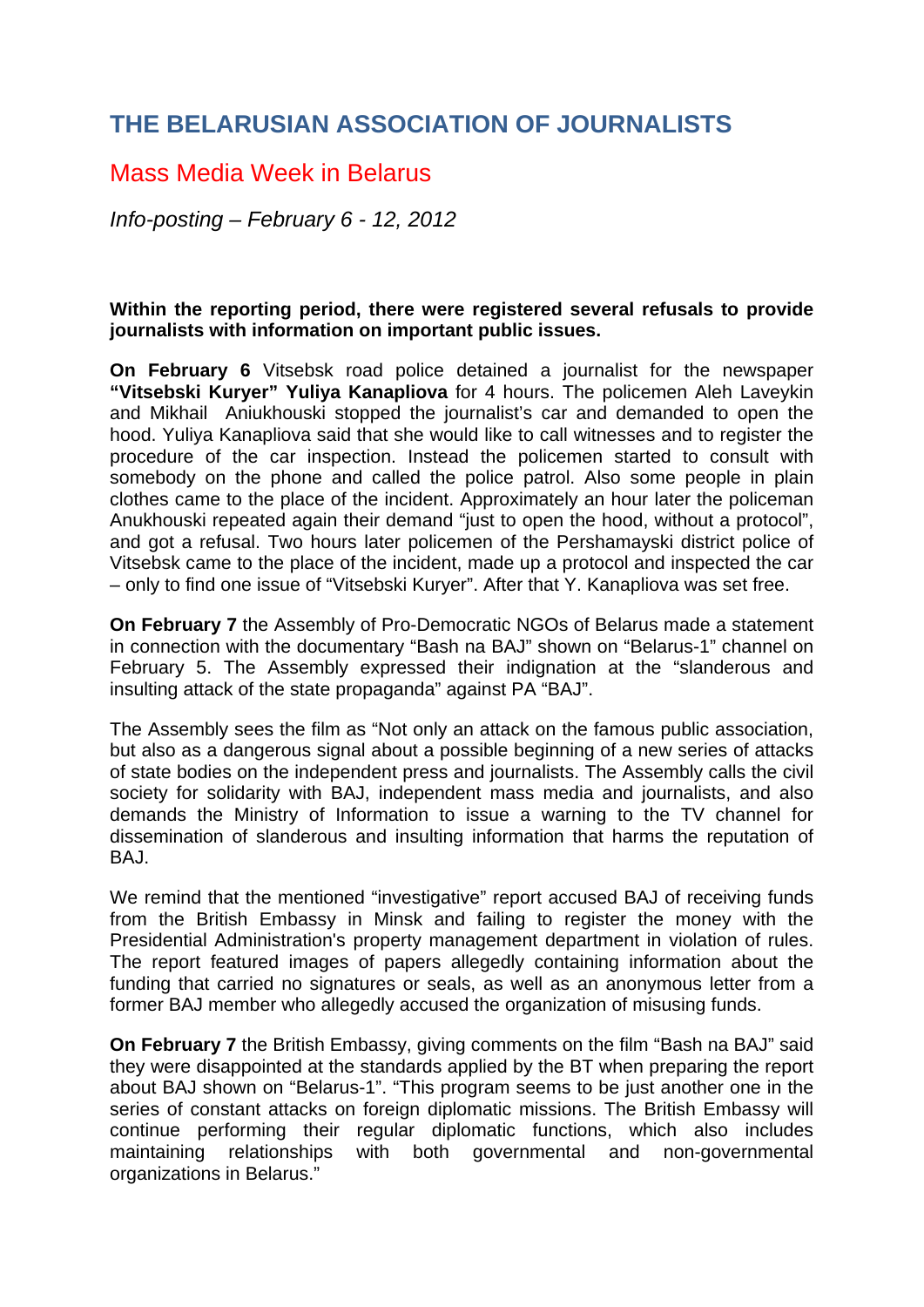**On February 8** the international organization "Reporters without borders" made a statement to support BAJ. RSF condemned the attempt of the Belarusian state TV to smear the "Belarusian Association of Journalists", the country's only autonomous association of media workers, the partner of "Reporters without borders" and the "International Federation of Journalists".

"The protection and support that BAJ provides to independent journalists and its constant defense of the freedom to report news and information have never been so valuable as in the past year, when the government has cracked down in an unprecedented manner on Belarusian civil society," said RSF in the statement.

As reported on **February 8**, Vitsebsk regional court (judge Iryna Smaliakova) dismissed the appeal of **Heorhi Stankevich**, the editor and publisher of a smallcirculation newspaper "Kryvinka", against the fine given to him by Beshankovichy district court for violating the order of distribution of a media outlet. H. Stankevich attracted the judge's attention to several violations of judicial procedure in his administrative case in Beshankovichy: for instance, he was denied the right to defense. However, the regional court didn't find these violations sufficient enough to send the case back for reconsideration.

We remind that the administrative protocol against Mr. Stankevich was made up on complaints of two female residents who didn't like that the newspaper got into their mailboxes, although they hadn't subscribed to it. The judge ruled that the editor and the publisher of "Kryvinka" violated the law on the media.

**On February 9** it became known that the Administration of Mahilou colony No15 refused to intercede for **Dzmitry Bandarenka** for granting him a presidential pardon; Volha Bandarenka, wife of the prisoner, learnt it from the head of the colony **Siarhey Makhankou**. The parole board of the colony had considered Bandarenka's request for mercy the day before that.

On February 1 Dzmitry Bandarenka wrote a request to Lukashenka for granting him mercy. He has serious health problems. Despite the fact that he had undergone a serious operation on the spine, on January 30 the conditions of his imprisonment were toughened: he was forbidden to use the crutch and special orthopedic footwear. On February 2 the prisoner was given back his crutch and boots and was allowed not to walk in the line.

**On February 9** the head of the special department of Mahilou colony No 15 **Ludmila Hurkova** refused to announce the decision on Dzmitry Bandarenka's case to journalists. At the reception room of the head of the colony a correspondent for *Belapan* got a refusal to put him through to **S. Makhankou**. He was recommended to make written requests on the day of reception of citizens.

**On February 9** it became known that the Editor-in-chief of **"Bobruyskiy Kuryer" Anatol Sanatsenka** received an answer from the Leninski district prosecutor's office to his complaint in connection with his being included into the list of citizens subject to preventive police control. In the answer, the prosecutor A. Karapetsian assures that no preventive measures are being imposed on the journalist. And the repetitive visits of policemen to his house (in his absence) are connected with the "obligatory fingerprints registration".